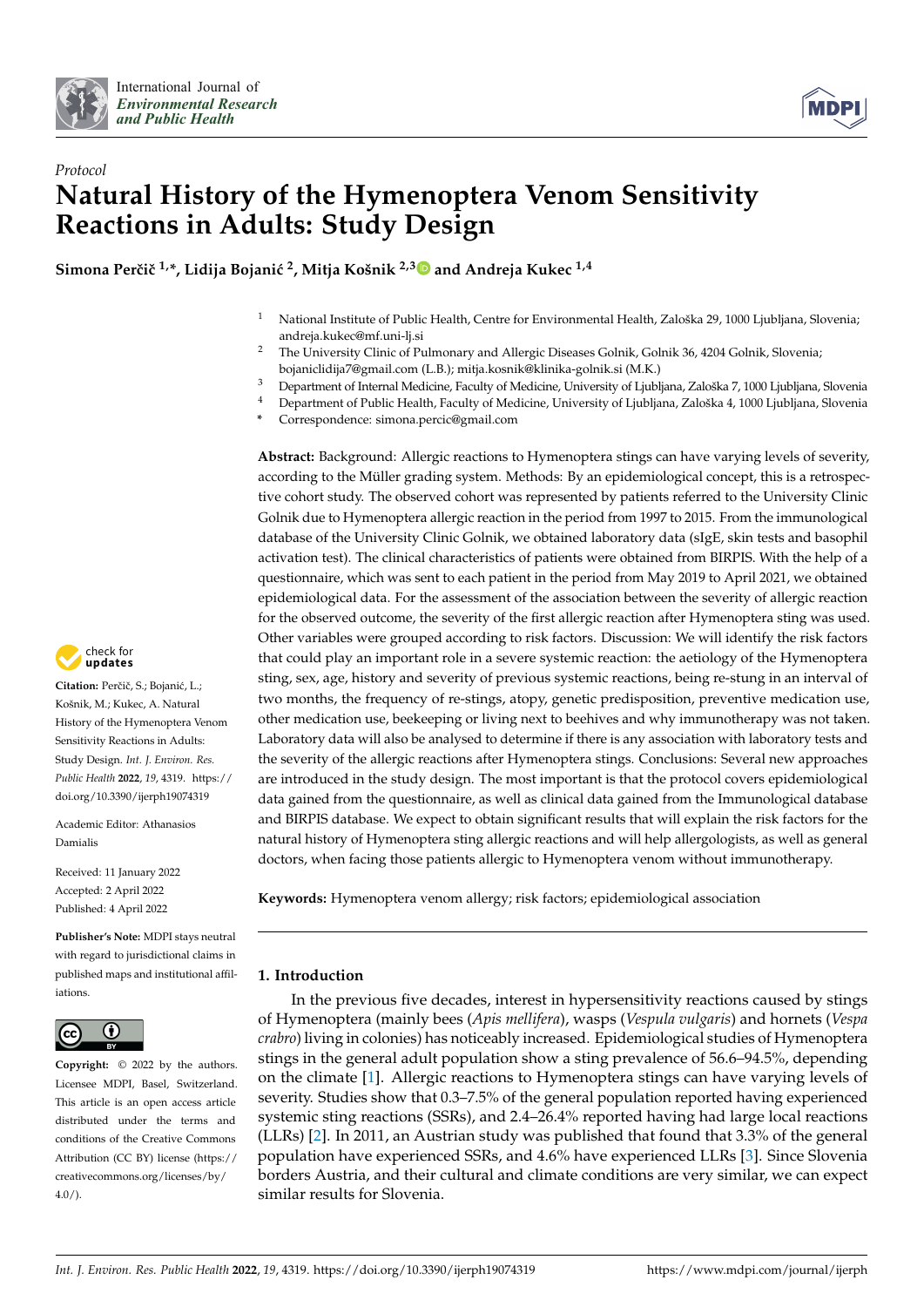In most cases, sensitisation to Hymenoptera venom after a honeybee or wasp sting is clinically not relevant. Asymptomatic sensitisation (AS) to bee and wasp venom is frequently detected when measuring levels of specific IgE (sIgE) to Hymenoptera venom and is reported to be present in 27.2–40.7% of the general population  $[4,5]$ . Furthermore, AS is related to the total IgE (tIgE) levels; in healthy populations with high tIgE levels, sIgE to bee and wasp venom was demonstrable in up to 66.7% of the investigated individuals [5]. These facts are why the current criteria to diagnose Hymenoptera venom allergy cannot accurately predict the occurrence or severity of the SSR or even anaphylactic symptoms after a sting, either with bees or vespids.

Allergic reactions to Hymenoptera stings have varying levels of severity, which is not only true for the comparison between different individuals, as the stage of severity can also vary in each patient. According to the results of several studies, various risk factors may facilitate the development of Hymenoptera venom allergy and increase the severity of SSRs to Hymenoptera stings. A short interval between two stings is often followed by SSR to the second sting [6]. However, being stung very frequently appears to induce tolerance. This fact is most obviously seen in beekeepers. Those stung less than 10 times a year have a higher risk of SSR than those stung more than 200 times a year [7–9]. Severe SSR is associated with an elevated baseline serum tryptase [10]. In systemic mastocytosis, Hymenoptera sting reactions are most often severe [11]. Old age is another factor associated with the severity of SSR, and older patients with preexisting cardiovascular and pulmonary disease, who take medications such beta-blockers or angiotensin-converting enzyme inhibitors, are at increased risk [12,13]. An atopic constitution may influence the symptoms of SSR and is associated with respiratory allergic reactions [14]. A study from Austria found that patients with Hymenoptera venom allergy and high levels of tIgE predominantly develop milder SSR, while patients with low tIgE more often develop severe SSR [15]. Other risk factors for SSR have been described as a consequence of exposure: (i) beekeepers and their family members or neighbours; (ii) work in a fruit or bakery shop or as a groundworker, gardener, firefighter or farmer; (iii) outdoor leisure activities like working in the garden, swimming, golfing or cycling and (iv) motorcycling [16].

The eventual goals of the epidemiological studies concerning Hymenoptera allergy are to elucidate the risk factors for severe/mild SSRs and the need for treatment with Hymenoptera venom immunotherapy to achieve a better quality of life or to prevent death by preventing anaphylaxis in affected patients. The current paper aims to describe a wide epidemiological approach for evidence-based new knowledge about the natural history of Hymenoptera venom sensitivity in adults.

# **2. Methods**

#### *2.1. Study Design and Study Population*

This is a retrospective cohort epidemiological study design based on data from the Immunological database of the University Clinic of Respiratory and Allergic Diseases Golnik in Slovenia (University Clinic Golnik, Golnik, Slovenia), clinical data from the BIRPIS database of the University Clinic of Respiratory and Allergic Diseases Golnik in Slovenia and data collected by a questionnaire sent to patients from May 2019 to October 2020. For the study, we collected all data retrospectively: laboratory data (sIgE, skin test and basophil activation test (BAT)); clinical characteristics of the patients and data about the past characteristics after repeated stings (honeybee, wasp or hornet) from the time patients were examined in the hospital. The University Clinic Golnik immunological database covers patients referred due to SSRs and LLRs after Hymenoptera sting (bee, wasp and hornet) from 1997 to 2015. In our study, we included only patients without Hymenoptera venom immunotherapy. Patients were divided into two periods: those admitted to hospital from 1997 to 2004 and those admitted to hospital from 2005 to 2015, since the BAT (basophil activation test) was performed during the second period for some of them. There was no specific risk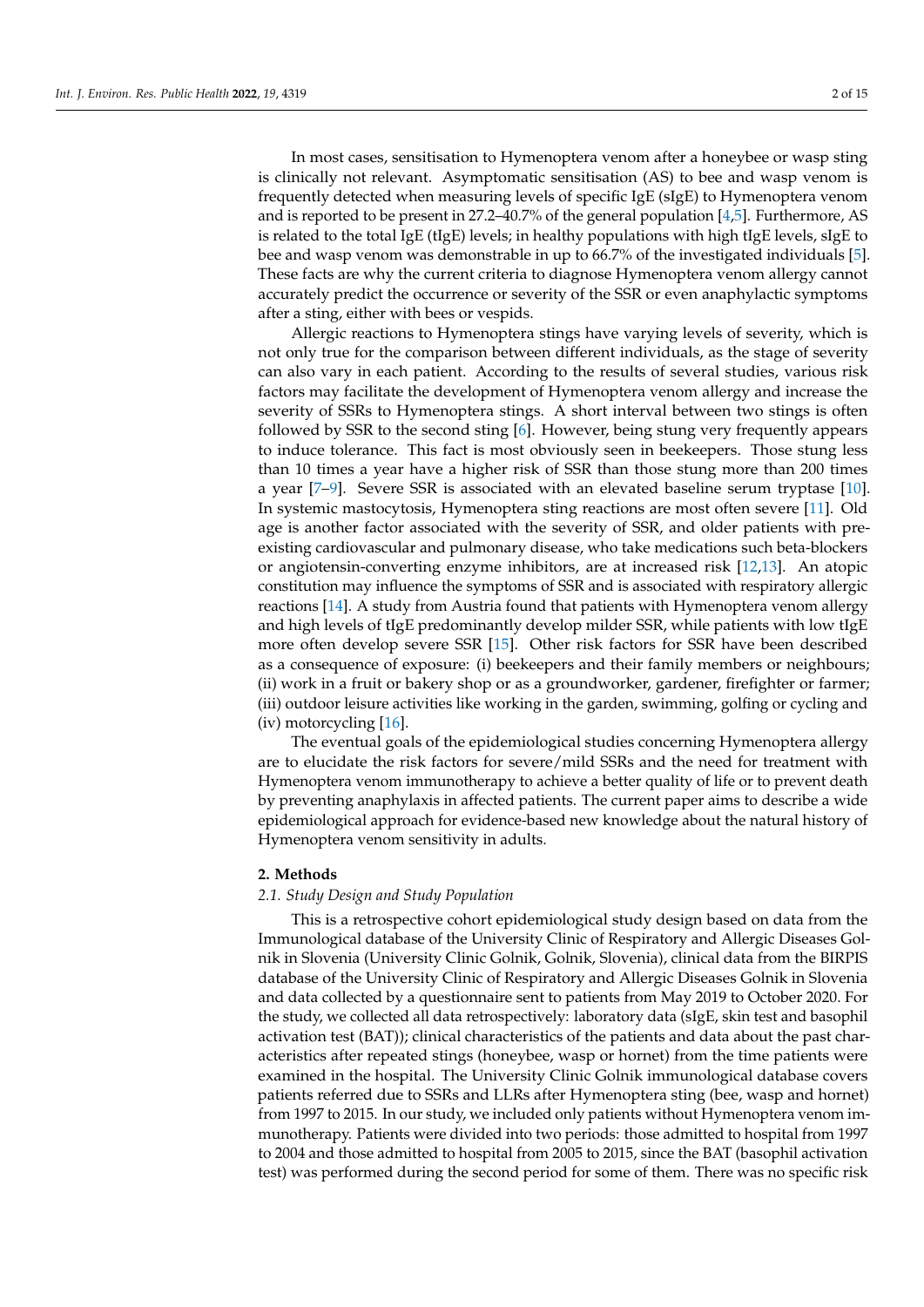associated with participating in this study for the patients. The National Medical Ethics Committee of Slovenia approved this study (Academic research 0120-188/2017/4).

# *2.2. Study Area*

The Republic of Slovenia is a nation-state in Southern Central Europe. It covers 20,273 square kilometres (7827 sq. mi) and had a population of 2,062,874 in 2015 [17]. There are four major climate systems: littoral Slovenia, Central Slovenia, the more continental part in North-eastern Slovenia and alpine Slovenia (the mountainous region). The territory of Slovenia is mainly hilly, with the exception of the Slovene littoral and the north-western area occupied by the Alps [18].

#### *2.3. Recruiment of Patients*

Before we started our research, the immunological database had to be prepared. The whole database, which contains 5657 patients admitted to the University Clinic Golnik, who were allergic to Hymenoptera sting (honeybee, wasp and hornet) during the two observed periods (those without Hymenoptera venom immunotherapy and those with Hymenoptera venom immunotherapy) was sent to the Republic of Slovenia Statistical Office in May 2019 to exclude patients who had died and to update the addresses of the participating patients. Excluded due to death were exactly 251 patients. One thousand, nine hundred and sixty-eight patients in the Immunological database were excluded from the study due to venom immunotherapy. Those patients with venom immunotherapy in our study were only unintentionally included in the recruitment, as the Immunological database is not perfect. We deliberately excluded those with Hymenoptera venom immunotherapy from our study, as we are currently interested only in the natural history of Hymenoptera venom sensitivity reactions. The allergic reactions after Hymenoptera stings for those with venom immunotherapy are expected to be different, and we intend to discover these kinds of allergic reactions in the following study. In our study, we included 3689 patients without immunotherapy. In the first period from 1997 to 2004, 1468 patients were included, and in the second period from 2005 to 2015, 2221 patients were included.

The first contact with the patients was a questionnaire about their history of bee, wasp or hornet stings sent to all included patients. In the envelope sent to the patient's home address were (i) an invitation letter with a brief explanation of the study, (ii) a twosided questionnaire and (iii) informed consent for agreement to participate in the study. Patients were asked to return the completed questionnaire and signed informed consent. From May to the end of June 2019, 2221 patients received the post. By the end of October 2019, 586 completed questionnaires with consent to participate were returned to us. In 56 cases, we received only the questionnaire without the signed informed consent. For these 56 patients, another invitation letter with informed consent was sent to be signed, and 18 patients returned the signed agreement. For the first period, the number of participants ready for analysis was 604. During March 2020, another 1430 envelopes were sent to the patients from the first period in the same manner as previously done. By the end of May 2020, 301 completed questionnaires with informed consent to participate were returned to us.

Since the response rate was not as high as we had expected, we decided to contact the patients again. We developed an internet questionnaire, which was identical to those sent previously to patients. To nonrespondents after the first round, we sent another invitation. It was a short letter inviting an individual patient to contact us through an e-mail specifically created for this study. After their contact, we promised to re-email them a link to the internet questionnaire. An informed consent form was included in the questionnaire. Nonrespondents aged more than 75 years were now excluded from the research. We also provided our telephone number for them to contact us for any explanation or information about the study. At the beginning of September 2020, 1350 invitation letters were sent to nonrespondents from the 2005–2015 period. After four weeks, we received 154 completed questionnaires. We received about 40 phone calls, of which 21 were from patients who did not have a computer but were interested in participating in the study. We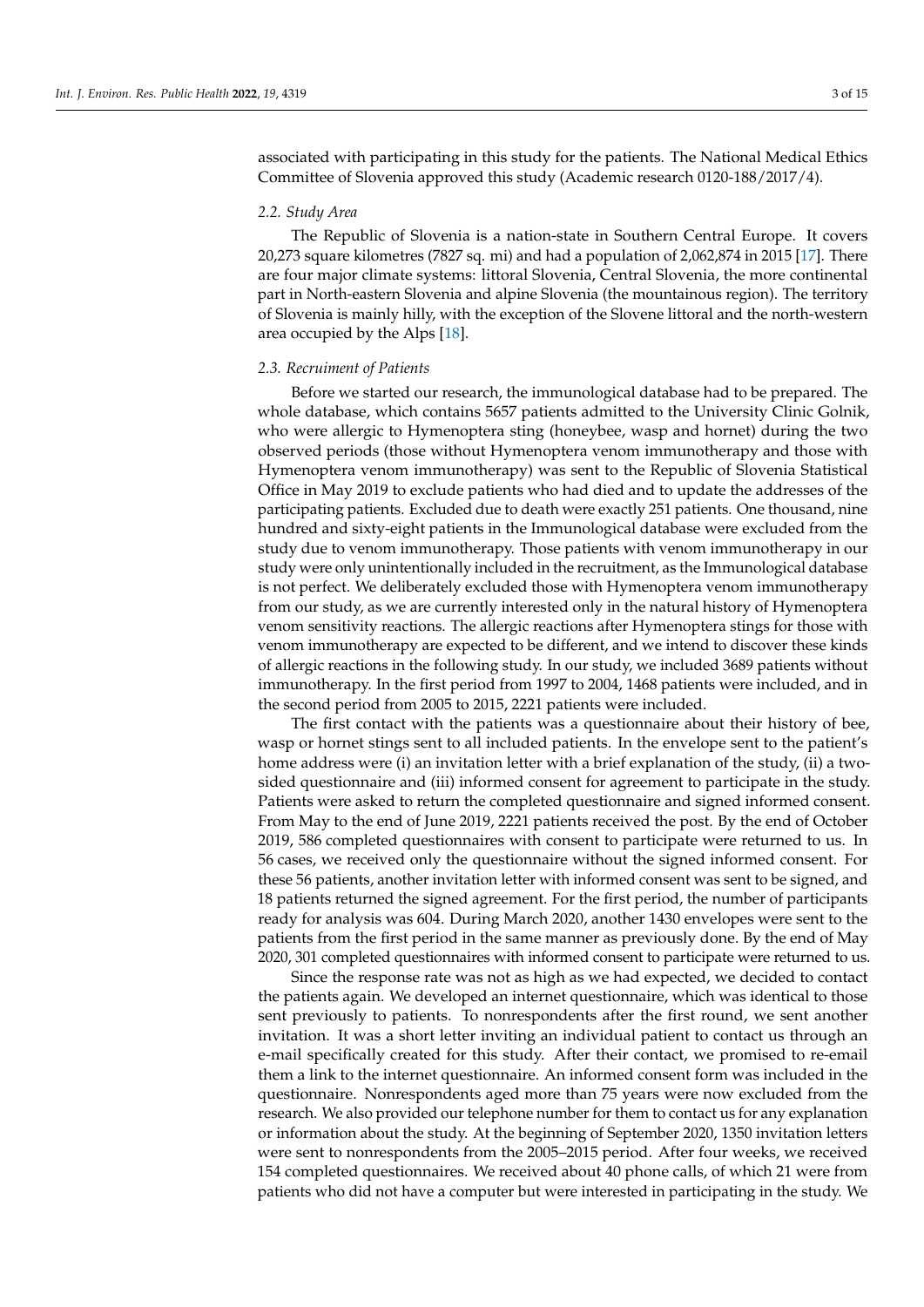sent them a questionnaire with an informed consent form to their home addresses, and 18 of them responded. For the first period from 1997–2004, the second round (invitation letter and internet questionnaire) was carried out in April 2021, when we sent 1003 invitation letters to nonrespondents. This time, we received 20 phone calls requesting information about the research. After three weeks, we received 72 completed questionnaires.

> We had to remove some of the respondents from our database. Some of the respondents were already treated with immunotherapy; for some, there were no available data in the BIRPIS database, and some of the respondents expressed a wish not to participate in the research. Due to these facts, we withdrew 73 of the respondent patients (Figure 1).



spondents were already treated with immunotherapy; for some  $\alpha$  and  $\alpha$  available with intervals  $\alpha$ 

**Figure 1.** Flow chart for the final enrolment in the analysis.

At the end of this process, 1076 patients were enrolled in theanalysis.

# *2.4. Data Collection*

# 2.4.1. Immunological Database

*2.4. Data Collection*  University Clinic Golnik due to Hymenoptera venom allergy (honeybee, wasp or hornet) who did not have venom immunoliterapy for the two observed periods, we obtained the<br>age, sex, geographic position of the patient and aetiology of the sting. In this database, information on laboratory tests was also available. Each patient had at least one of the laboratory tests: sIgE for bee venom and/or wasp venom and/or hornet venom, skin test  $\mu$  and BAT. From the immunological database, we obtained a list of all patients admitted to who did not have venom immunotherapy for the two observed periods; we obtained the and BAT.

# 2.4.2. BIRPIS Clinical Database

information on laboratory tests was also available. Each patient had at least one of the theory tests was at least one of the theory tests was also at least one of the theory tests was at least one of the theory of the the BIRPIS is a database covering all clinical data of the patients admitted to University Clinic Golnik. It also includes the history of each patient. For each patient, from the list of our participants, we examined the following characteristics: (i) aetiology of the first sting/stings, which was/were the cause for the allergy and admission to hospital, (ii) severity of the first allergic SSR or LLR (Mueller grading system), (iii) history of asthma, (iv) history of cardiovascular diseases, (v) atopic constitution (other allergies) and (vi) other medical therapy. When considering the assessment of the severity of the systemic allergic reactions at the Golnik Clinic, the Mueller grading system was used. The severity ranged from grade I to grade IV: grade I systemic reaction is characterised by generalised urticaria or erythema, itching, malaise or anxiety; grade II reactions may include symptoms associated with grade I reactions, as well as generalised oedema, tightness in the chest, wheezing, abdominal pain, nausea and vomiting and dizziness; grade III reactions may include symptoms associated with grade I or II reactions, as well as symptoms of dyspnoea, dysarthria, hoarseness, weakness, confusion and a feeling of impending doom and grade IV reactions may include symptoms associated with grade I, II or III reactions, as well as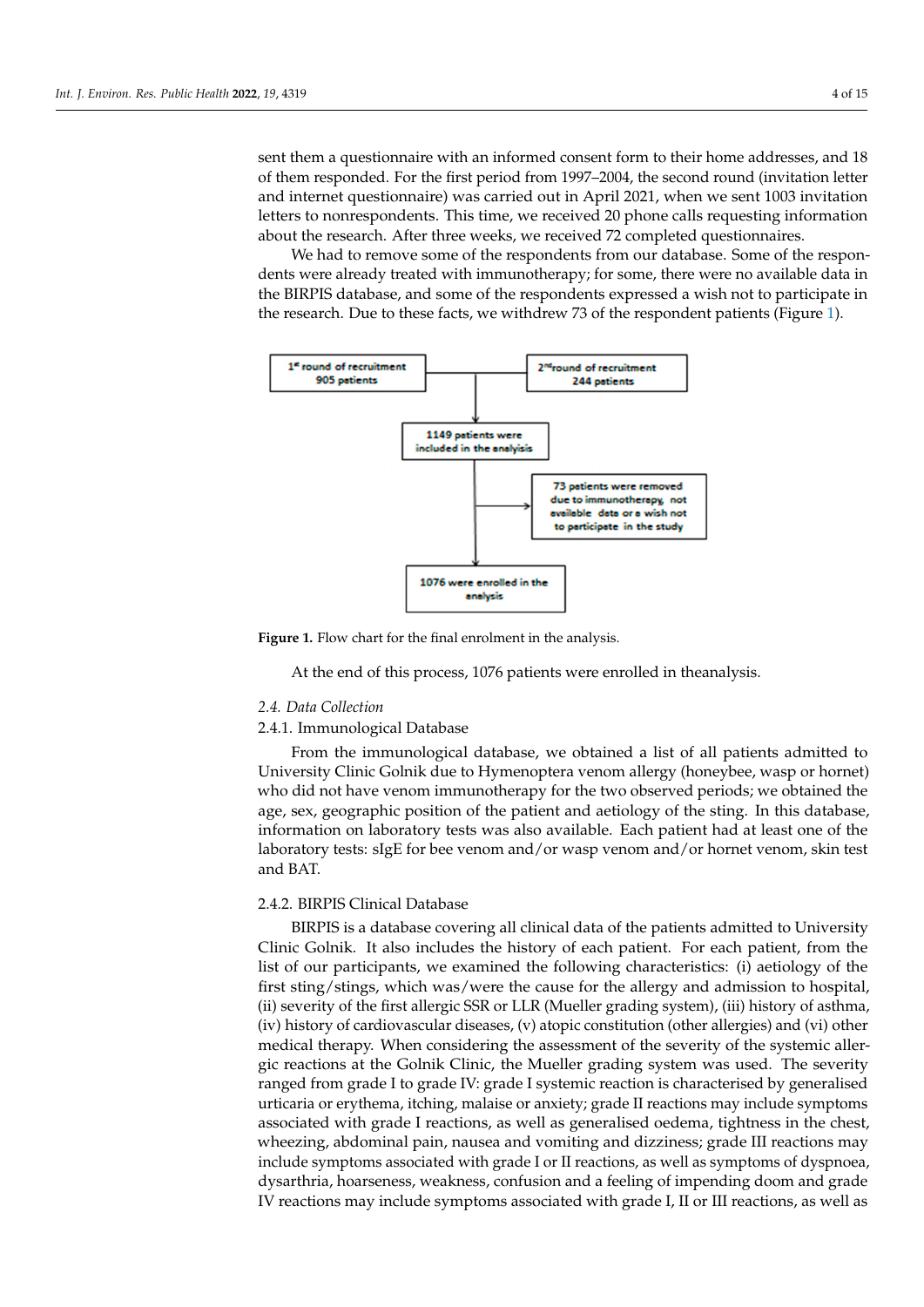loss of consciousness, incontinence of urine or faeces or cyanosis. LLRs are characterised by oedema, erythema and pruritus, cover more than 10 cm in diameter and peak at between 24 and 48 h after the sting [19].

#### 2.4.3. Questionnaire

We created a questionnaire on the basis of published scientific literature (Appendix  $A$ : Qiestionnaire). There were 12 questions on the two-sided paper. We collected data from the recent past of the patients concerning Hymenoptera stings from the date they were admitted to hospital until the date of the sending them the questionnaire.

The questions were the following: (i) Have you ever had another sting (honeybee and/or wasp and/or hornet) after visiting our clinic, and how many of them? (ii) What were the signs of the allergic reaction (a table explaining the signs was included in the questionnaire)? (iii) Was the allergic reaction more severe, less severe or similar to the first allergic reaction? (iv) How long was the time from visiting our hospital to the next sting? (v) how many stings have you experienced since visiting the hospital? (vi) Do you have prescribed/take medicines/injection of adrenalin after you have been stung? (vii) Which medicine do you take? (viii) Does anybody in your family suffer from allergic reactions after bee and/or wasp and/or hornet stings? (ix) Do you live in an urban or rural area? (x) Are you a beekeeper, or do you live near a beehive? (xi) Do you often work in the garden? (xii) Why did you not treat your allergy with venom immunotherapy (if a doctor suggested it to you)?

The questionnaire was validated in terms of its content validity and face validity. Content validation aims to assess the relevance and representativeness of each item to a specific domain by the panel of experts. In this context, it will assess the relevance of all 15 items in the questionnaire to represent the usability domain. Content validation was conducted by 6 experts (3 public health experts and 3 allergologist experts) who were asked to give a score of 0 (item not relevant) or 1 (item very relevant). The Content Validity Index (CVI) was computed by calculating the scale average (Appendix A: Table A1). This was followed by face validation aims to assess the clarity and comprehensibility of the translated items. Twenty-four target users (15 with Hymenoptera venom allergy and 9 without) were selected for face validation. They were asked to give a score of 0 (item not clear and understandable) or 1 (item very clear and understandable) based on the clarity and comprehensibility of the questionnaire. The Face Validity Index (FVI) was computed by calculating the scale average (Appendix A: Table A2). The questionnaire was clear to the participants, and it took, on average, 13 min to answer all the questions. The Content Validity Index (CVI) (Appendix A: Table A1) and Face Validity Index (FVI) (Appendix A: Table A2) of the questionnaire were 0.966 and 0.963, respectively. A CVI and FVI of above 0.83 indicate that the items were relevant to the domain and clear and comprehensible for the use of target users [20].

#### *2.5. Preparing the Data*

All the data were prepared using Microsoft Excel, version 2010 (Microsoft, Redmond, WA, USA). Most data were converted into codes; those that were descriptive (alternative treatments the patients have used, allergies the patient has, other medication use and why immunotherapy was not used) remained uncoded. Finally, 46 variables were created. After all the data were prepared in Microsoft Excel, they were imported to IBM SPSS Statistic 27 and ready for statistical analysis.

#### *2.6. Statistical Analysis*

In the analysis, we used univariate and multivariate analytical approaches to elucidate the risk factors associated with an increased risk of a severe systemic allergic reaction after Hymenoptera sting.

In the analysis, we included the following variables: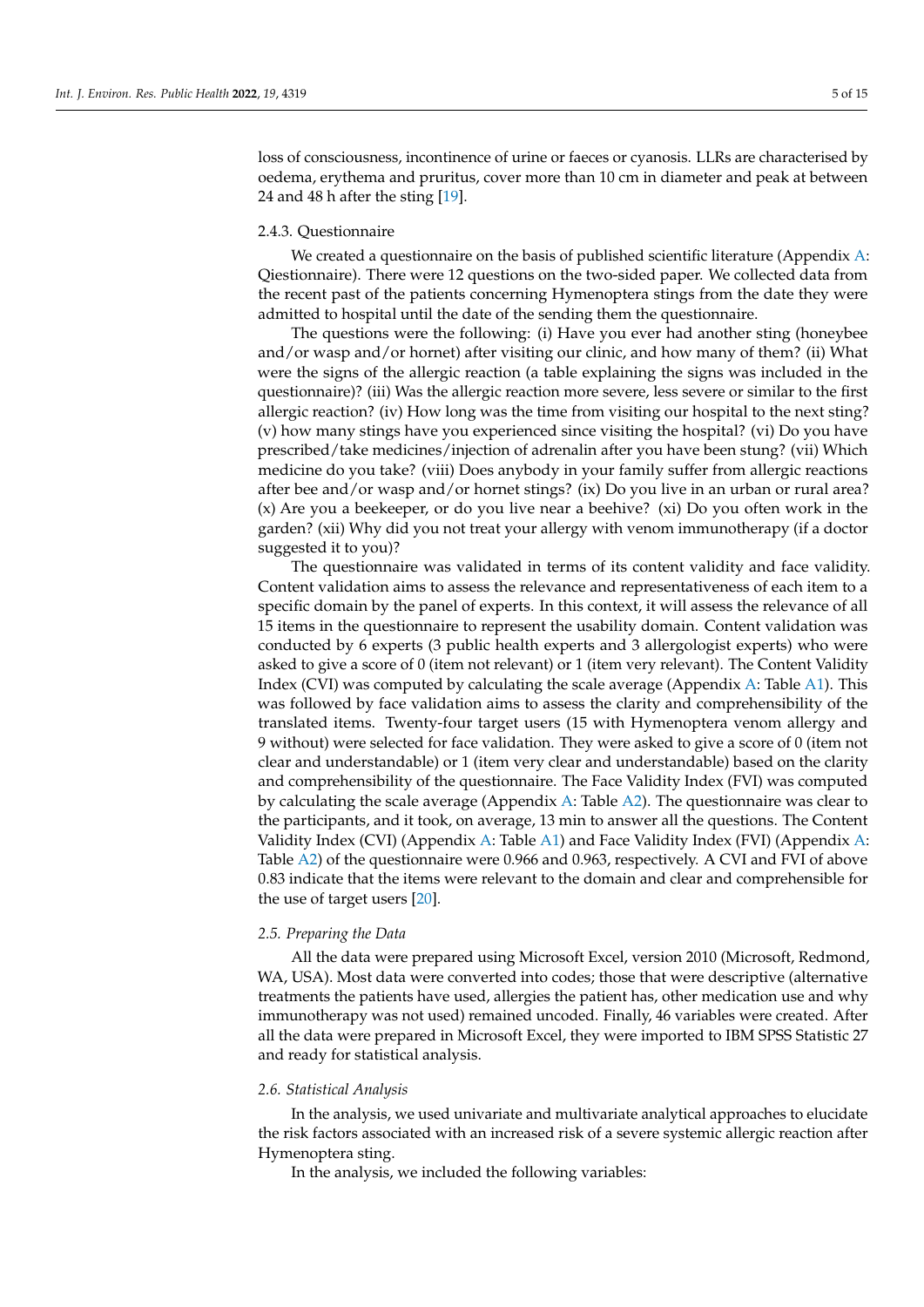Observed outcome: First Hymenoptera sting (bee, wasp or hornet) and the severity of the allergic reaction according to the Müller grading system.

Explanatory variables: History of repeated Hymenoptera sting and the severity of the allergic reaction according to the Müller grading system:

- skin prick test (noncontinuous variable; positive  $= 1$ , negative  $= 0$ ).
- sIgE (continuous variable).
- BAT (continuous variable).

Other potential confounding factors:

Factors that increase the risk for repeated Hymenoptera stings:

- Sex (noncontinuous variable; male =  $1$ , female = 0).
- Rural and urban area (noncontinuous variable; urban  $= 1$ , rural  $= 0$ ).
- Beekeeping (noncontinuous variable; positive  $= 1$ , negative  $= 0$ ).
- Farming (noncontinuous variable; positive  $= 1$ , negative  $= 0$ ).

Factors that increase the risk for severity of repeated Hymenoptera stings:

- Age (noncontinuous variable (design of age groups: 1–20 years, 21–30 years, 31–40 years, 41–50 years, 51–60 years and 61–70 years).
- Genetic predisposition (history of Hymenoptera skin reaction in the family; noncontinuous variable; positive  $= 1$ , negative  $= 0$ ).
- Cardiovascular diseases (noncontinuous variable; positive  $= 1$ , negative  $= 0$ ).
- Atopic constitution (noncontinuous variable; positive  $= 1$ , negative  $= 0$ ).
- Asthma (noncontinuous variable; positive =  $1$ , negative =  $0$ ).
- The time from visiting our hospital to the next sting (noncontinuous variable; design of groups).
- The frequency of Hymenoptera stings (continuous variable).
- Preventive medication use ((1) antihistaminic and (2) corticosteroids; noncontinuous variable; only antihistaminic = 1, only corticosteroids = 2, both = 3 and none = 0).
- Injection of adrenalin (noncontinuous variable; not used  $= 0$ , used  $= 1$ ).
- Use of other medications (noncontinuous variable; beta-blockers and angiotensinconverting enzyme inhibitors).

# **3. Discussion**

To the best of our knowledge, this is the first extended retrospective study on the natural history of Hymenoptera venom sensitivity in adults. Previous studies on this topic were retrospective epidemiological observational studies [6,21–27], as well as prospective [28–33]. Most of these studies had a relatively small sample, except for the one by Björnsson and colleagues, in which the sample included 1815 patients [21]. No such extended number of variables were used and analysed in any of the individual studies. In our study, several important variables were examined. We attempted to explain the association between Hymenoptera (bee, wasp and hornet) venom allergy and the following characteristics:

#### *3.1. Sensibilisation to Hymenoptera Venom*

Bee and wasp venom sensitisation frequently occurs when measuring elevated levels of specific IgE (sIgE) to Hymenoptera venom and is reported to be 27.2–40.7% of the general population [4,15]. Many epidemiological studies emphasise that it is dependent on the rate of exposure to the Hymenoptera stings; for example, in Sweden, sensitisation is much lower than in other European countries because of the low exposure of the population [21]. However, beekeepers are more exposed, and the rate of sensitisation in the beekeeper population is much higher [9,23]. A higher prevalence of Hymenoptera venom allergy among men can be explained by higher exposure; men are exposed more because of active work outside or/and physically active outdoor exercise [21,27,30]. Additionally, the higher prevalence of sensitisation to wasps compared to bees in the general population is another factor affected by exposure. Wasps manifest aggressive behaviour and a marked tendency to share environments with people, because they are attracted by the foods and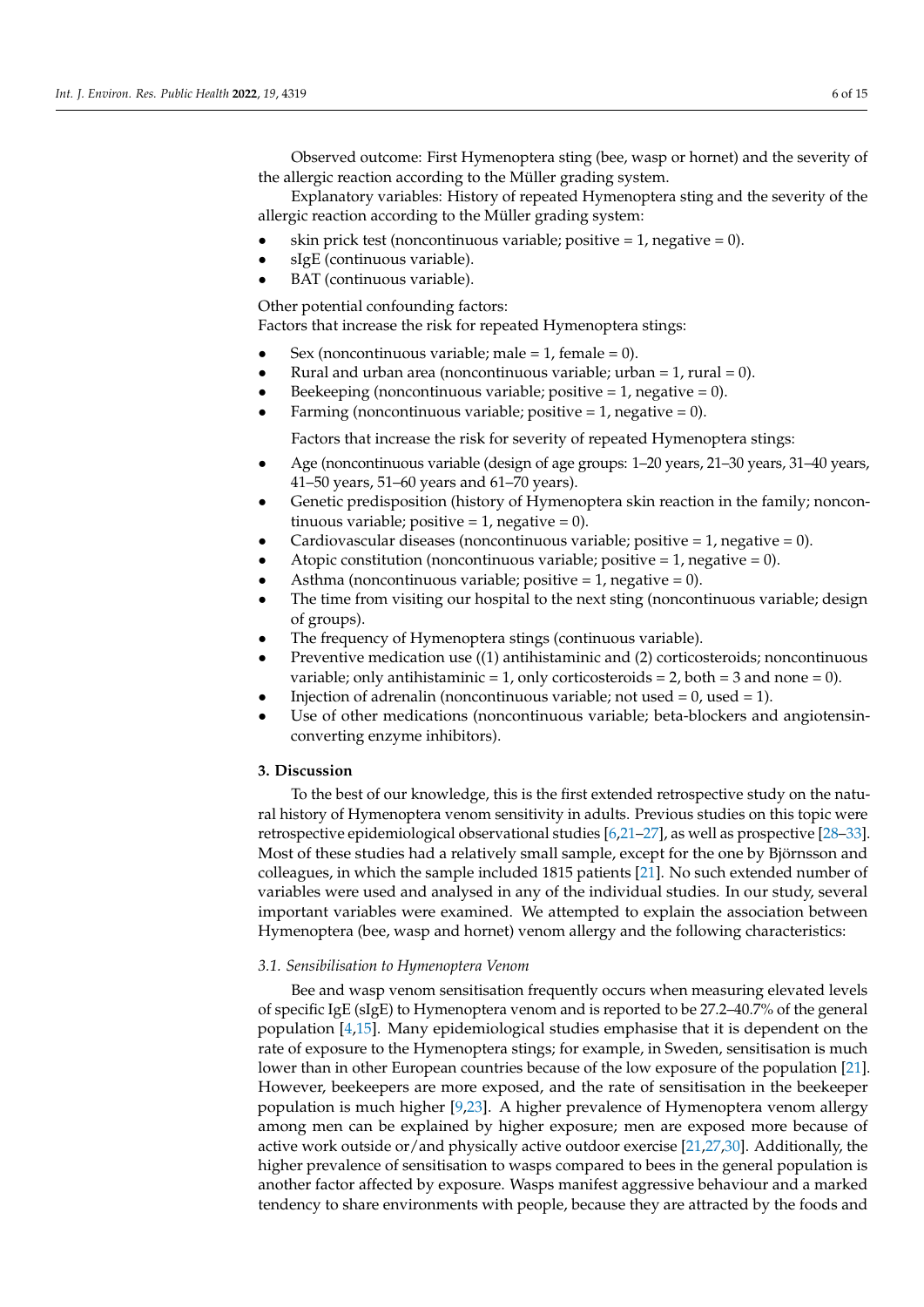rubbish people produce. Bees, in contrast, have different eating habits, which interfere very little with people's lifestyles. Their behaviour is much less aggressive unless they or their hives are disturbed [21]. Hornet nests are similar to wasp nests. They build their nests out of a pulp material primarily made from wood. Hornet nests are often found in eaves, trees, bushes and even underground. Hornets are among the most dangerous of stinging Hymenoptera insects, because they can sting repeatedly. Hornets are not as aggressive as some other types of wasps, but they can still be incredibly aggressive if they feel threatened [34].

#### *3.2. Large Local Reaction*

The prevalence of LLR varies widely in the populations studied and ranges from 2.4% to 26.4% [33]. In beekeepers, it is estimated to be 38.8% [9,23]. The causes of such a wide variation are not known; it has been suggested that the methodological aspects in the definition of the reaction or the exposure to Hymenoptera could be involved [24]. Patients with LLR tend to have the same reaction when re-stung. The risk of developing an SSR on being re-stung is low and varies from 5% to 10% [24]. Even though epidemiological studies indicate a clear difference in the natural histories between LLRs and SSRs, the standard methods of diagnosis (the skin test and sIgE level) are not able to discriminate between them.

#### *3.3. Systemic Reactions*

The prevalence of Hymenoptera SSRs in the general population has been the subject of various studies, which estimate it to be from 0.15% to 3.3% [21,33]. The degree of variability of these figures is mainly because of two influencing factors: the data collection technique and the degree of exposure to stings. The prevalence of SSRs in the general population in European countries is associated with the presence of Hymenoptera in the environment [21,33]. The higher prevalence of SSRs among beekeepers also confirms this hypothesis [9,23]. It is estimated that, after being re-stung, 17% of asymptomatic sensitised individuals react with SSRs [33]. In Austria, the most severe systemic reaction (anaphylactic reaction after Hymenoptera sting) is reported to be 17.5% of the total SSRs: however, 40% of insect sting fatalities occur in individuals with no history of a previous sting reaction [3].

# *3.4. Diagnostical Tests (Skin Test, tIgE, sIgE and BAT)*

A total of 17% of the general population have been reported to have positive venom skin test responses [31]. The study confirmed that, in those allergic to wasp stings, with a positive history and a negative skin test, 22% have systemic reactions [32]; 10% of patients with negative skin tests or undetectable sIgE for insect venom react with anaphylaxis. However, it appears that, in a fairly large proportion (17%) of patients with a positive skin test and a negative history, the possibility of a systemic reaction still exists even more than 10 years after the evidence of a positive skin test [31]. Skin tests become negative in 30% of patients after two years and in almost 50% after three years [31]. From 27.1% to 40.7% of the population have positive sIgE. Given the prevalence of those who react with a systemic reaction, the test is not sensitive enough to predict a systemic allergic reaction. SIgE synthesis immediately after the sting is usually transient. The study also assessed the tIgE levels and their association with the systemic response. TIgE levels increase with age but not statistically significantly. Higher levels of tIgE were compared with the severity of the systemic response, but no association was found [26]. Higher levels of tIgE can perhaps also be attributed to atopy. Several studies have shown that atopy is associated with an increased risk of a systemic reaction after an insect sting [32]. The BAT proved to be a helpful additional tool because of its higher sensitivity [35] and specificity, lower rate of double-positive results and it has a predictive value for the severity of the reaction [36,37]. The purpose was to find reliable serological markers to predict tolerance to Hymenoptera stings.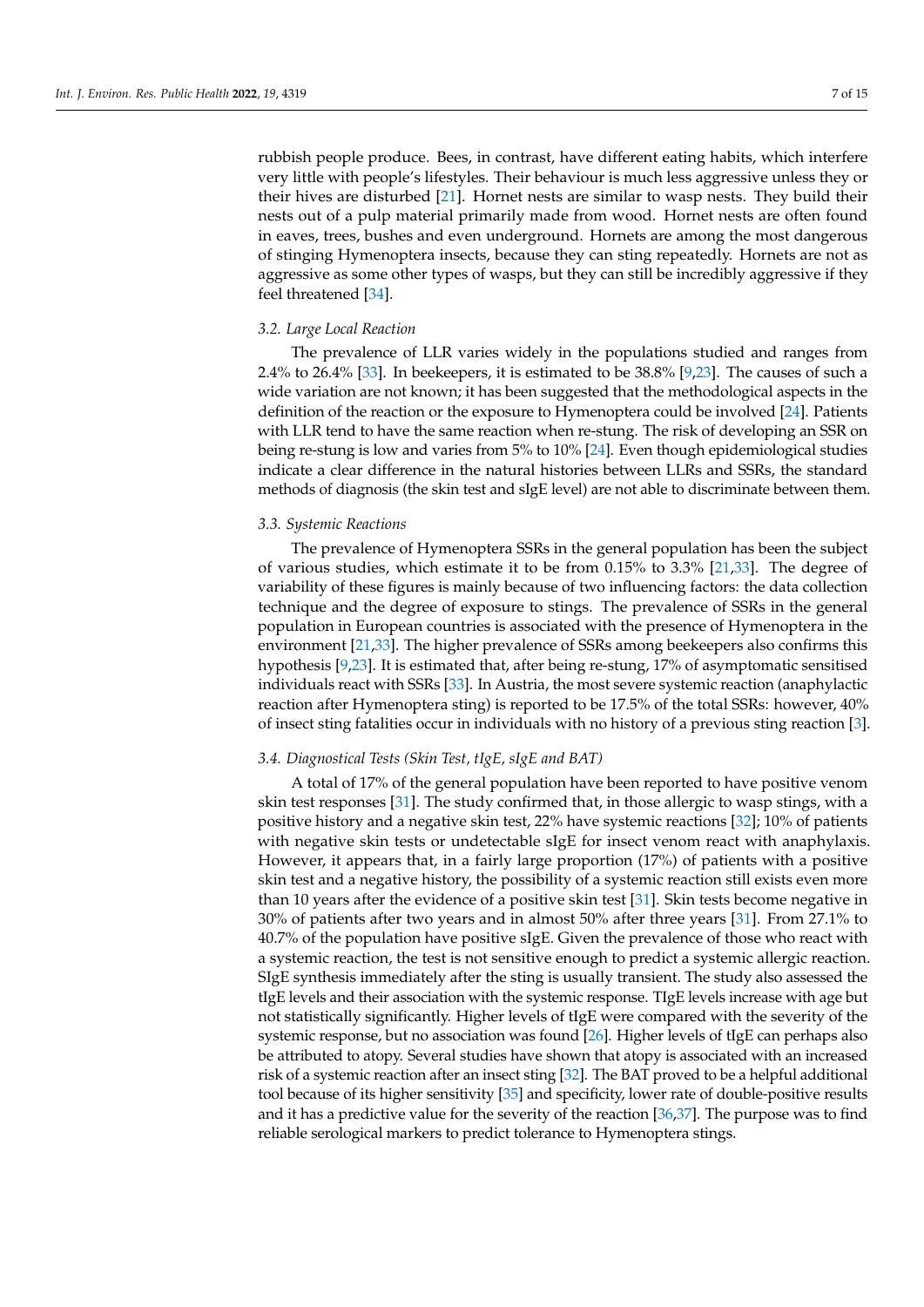# *3.5. Aetiology of the Sting*

As we have already stated, the prevalence of Hymenoptera sting is higher for wasps than honeybees in our country. In another study, it was demonstrated that patients sensitive to honeybees may react repetitively with grade III and IV reactions more often than those sensitive to wasps [30]. This is a consequence of the fact that a honeybee may inject more venom with one sting [19]. However, most honeybee-sensitive patients were beekeepers, their family members or neighbours. They are characterised by being stung more often. Being aware of the risk of being stung again and not being easily frightened by a honeybee sting, they report to their doctor less frequently, with only a minor systemic reaction [30].

# *3.6. Sex*

Studies about sex differences when reacting with SSRs after Hymenoptera stings usually focus on the role of sex hormones. Androgen receptors have been demonstrated on human mast cells, and oestrogens have been shown to enhance IgE-dependent mast cell activation. Being female is a risk factor for other immediate-type hypersensitivity disorders [27]. However, the prevalence of SSRs is generally higher for men due to the exposure factors previously described [21].

## *3.7. Age*

Adults are more likely to have re-sting SSRs than children are; this is partially explained by different immunological responses not fully elucidated yet [38]. Those aged between 20 and 45 more often have SSRs than elderly people do, which is related to exposure. However, older people (45+ years old) have more severe SSRs after being re-stung, which is related to comorbidity, especially the presence of cardiovascular diseases and medication (beta-blockers or ACE inhibitors) [6,21].

### *3.8. History of Severe Systemic Reaction*

The most important factor for the recurrence of SSR is the severity of the previous one. The disease tends towards spontaneous self-limitation, and the tendency to relapse varies from 21% to 73%, but the more severe the symptoms of the first sting, the more likely the reaction is to recur [30,39]. In studies that assessed the comparison of a reaction after a sting challenge to that after a field sting, the emotional state may influence different mediator systems in a patient (releasing neuropeptides and catecholamines), mediating the clinical severity. In addition, the description of symptoms after a field sting is influenced by subjective interpretation, whereas an in-hospital sting challenge can be assessed in a more objective way [30]. These facts must be considered when analysing the data.

# *3.9. Time between First Well-Tolerated Sting to Re-Sting*

A specific risk factor for the occurrence of the first SSR is a well-tolerated sting in the previous two months [6].

# *3.10. The Frequency of Stings*

A large number of simultaneous stings (>50) in one year may sensitise a person and then be followed by single-sting anaphylaxis, which was indicated in a study of beekeepers in Finland by Anilla and colleagues. The risk of SSRs was greatest during the first years of beekeeping, suggesting that spontaneous desensitisation occurs later [9]. Furthermore, Bousquet and co-workers found that beekeepers stung more than 50 times in a season do not develop any allergic reaction [40].

#### *3.11. Atopy*

Atopy is a risk factor for severe SSRs in beekeepers [31]. Moreover, during work with beehives, beekeepers are probably exposed to bee venom also via the eye, nasal and respiratory mucous membranes. The pathogenesis of bee venom allergy in beekeepers can be explained by sensitisation to bee venom via mucous membranes. Atopic beekeepers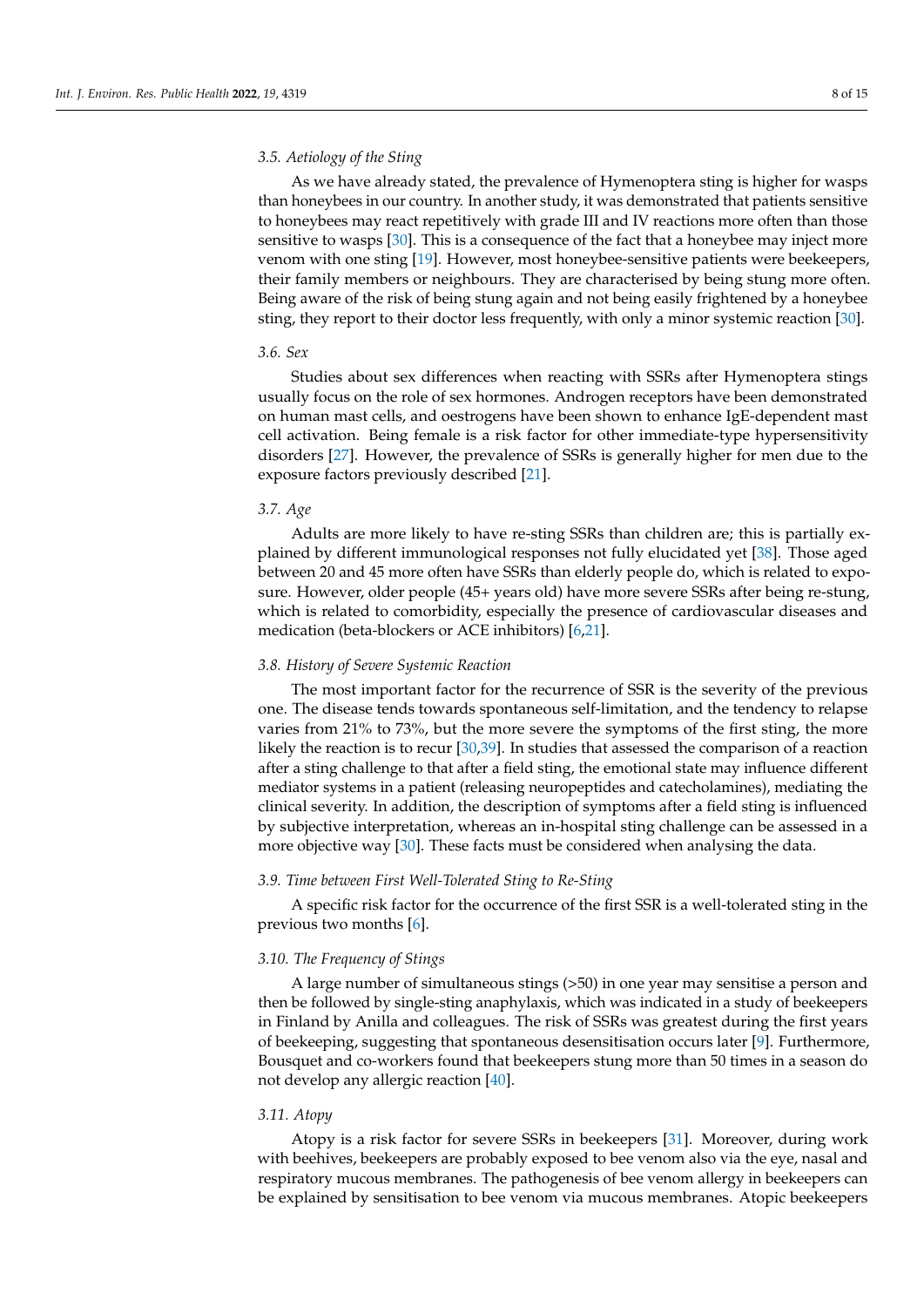develop respiratory allergies to inhaled bee body debris and possibly to venom more frequently than non-atopic beekeepers [9].

#### *3.12. Preventive Medication Use (Injection of Adrenalin, Antihistaminics and Glucocorticoids)*

In Slovenia, prescribing prophylactic antihistamines and glucocorticoids is an example of good practice to prevent serious SSR. If a patient has had an experience of an SSR range of III or IV, according to the Müller grading, in the past and he/she has not taken immunotherapy, an injection of adrenalin is prophylactically prescribed. We will assess the prevalence of taking antihistamines and glucocorticoids after Hymenoptera re-stings and the prevalence of carrying/using adrenalin for auto-injection.

#### *3.13. Use of Other Medications*

It is well-known that some medications worsen the allergic response after Hymenoptera stings. In particular, these include medications for cardiovascular diseases (beta-blockers and angiotensin-converting enzyme inhibitors) [12]. We will assess the association of these medications with the severity of SSR.

## *3.14. Beekeepers and Living Next to Beehives*

Beekeepers and their family members are heavily exposed to honeybee stings and are thus at an especially high risk of becoming allergic; therefore, they are an interesting population for the study of the epidemiology of venom allergy. We will assess how they are affected and what the differences from the general population are.

# *3.15. Geographical Area in Slovenia and Refusing Immunotherapy*

We will assess which regions in Slovenia are where patients more commonly refuse to take immunotherapy. This is partially connected with the distance to the University Clinic Golnik, job engagement, not having time for any other reasons, poverty and not trusting the results of immunotherapy treatment.

#### **4. The Strengths and Limitations of the Study Design**

The study protocol introduced several new approaches addressing the problem of identification of the risk factors associated with the severity of systemic allergic reactions after Hymenoptera stings. First, the protocol addresses multiple variables in one unique study, which is not usual for the retrospective studies already conducted in this field. It covers epidemiological data gained from the questionnaire, as well as clinical data gained from the Immunological database and BIRPIS database. Second, we analysed all Hymenoptera, not only allergies to individual insects such as honeybees, wasps and hornets. Third, the study population covered all Slovenian patients admitted to the hospital due to allergic reaction after Hymenoptera stings from 1997 to 2015, as the University Clinic Golnik is the only one in Slovenia that covers diagnostic procedures and the treatment of this kind of allergy. Fourth, until now, no retrospective study in this field has included so many patients in the analysis. Fifth, this study was a very long-lasting retrospective study, so we expected to gain significant results. Further research is called for to discover and explore the potential of those novel approaches.

As far as data collection is concerned, the most used tool is the questionnaire. This approach has some limits. The problem is that different patients subjectively answered the same question differently even though they had had similar SSRs after re-stings. Greater control over the questionnaire results can be achieved with the supervision of an allergologist and by measuring the skin test and/or sIgE to confirm patients' histories and thereby yield a picture of the data that is close to reality. For these reasons, the database of individual histories (BIRPIS) was extremely important in our study, as we had access to everyone's history concerning the characteristics of individual health status and of the first sting.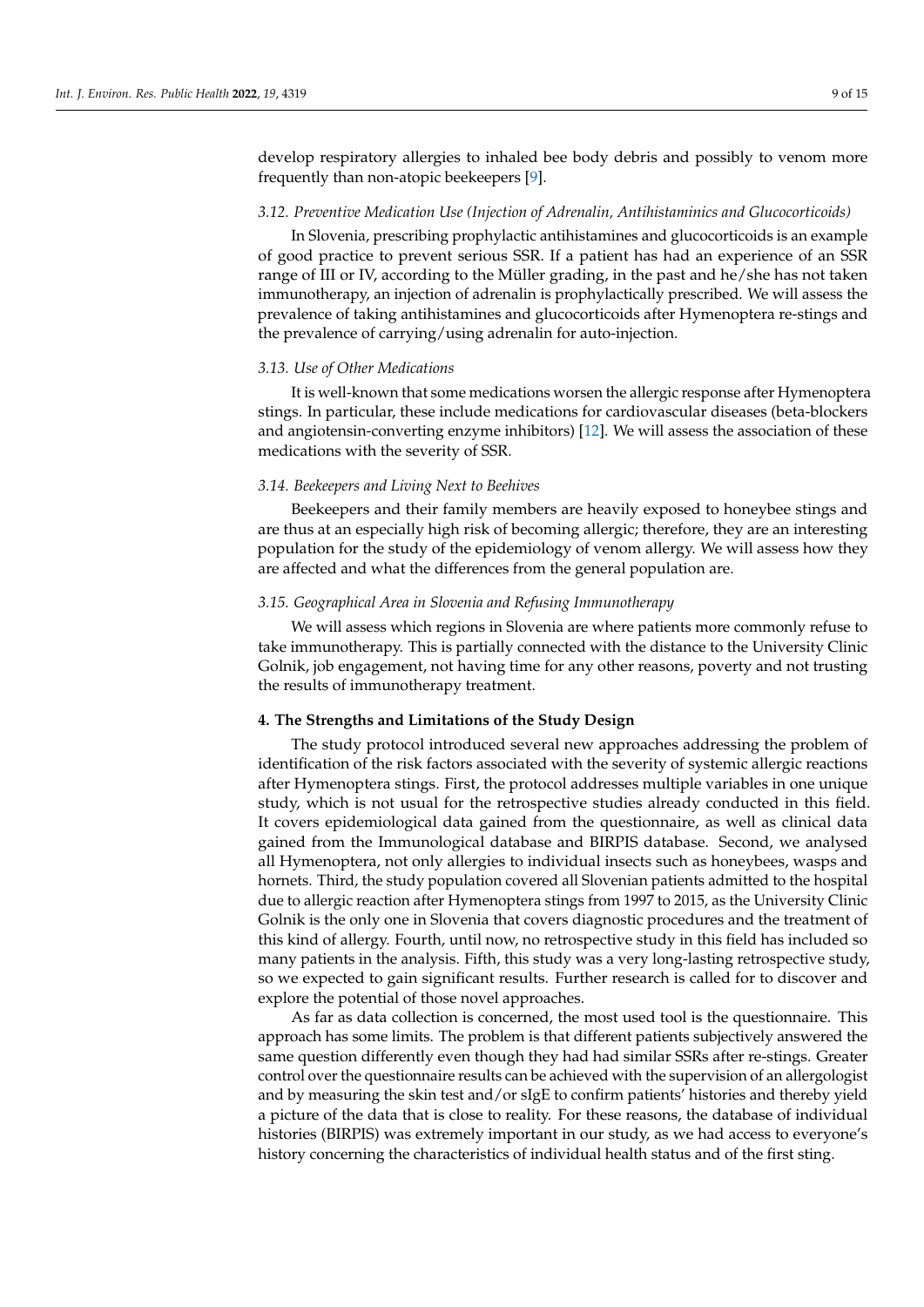# **5. Conclusions**

Despite increasing interest in the natural history of Hymenoptera venom sensitivity in adults and studies being done, many facts still must be elucidated. Some risk factors are already known (aetiology, sex, age, history of systemic reactions, recurrence of stings in an interval of two months, frequency of stings, atopy, genetic predisposition and systemic mastocytosis), which should be discussed in the general population in preventing allergic reactions following a wasp, bee or hornet sting. The several new approaches of this study design compared to the already published studies in this field are that this kind of study design may provide more prediction information for patients allergic to Hymenoptera venom and improve their quality of life. The information from this study could also be used to guide medical attention and to properly shape interventions for allergic patients to Hymenoptera venom. The information regarding the problem of early diagnosis, treatment and improvement of prognosis among Hymenoptera allergic patients is particularly useful, as there are still many gaps that must be elucidated in the natural history of Hymenoptera allergic reactions. Promoting the importance of health in the natural course of the disease and on the effects of immunotherapy based on the scientific findings will undoubtedly improve the quality of life of patients suffering from such problems.

**Author Contributions:** Conceptualisation, S.P., L.B. and M.K.; methodology, S.P., M.K. and A.K.; software, S.P. and L.B.; writing—original draft preparation, S.P.; writing—review and editing, L.B., M.K. and A.K.; supervision and visualisation, M.K. and A.K. and funding acquisition, S.P. and M.K. All authors have read and agreed to the published version of the manuscript.

**Funding:** The research was supported by the Slovenian Research Agency (grant No. P3-0360). All costs concerning the logistic procedures of the study (sending envelopes to the patients' homes) were financed by the National Institute of Public Health, Slovenia.

**Institutional Review Board Statement:** The National Medical Ethics Committee of Slovenia approved this study (Academic research 0120-188/2017/4).

**Informed Consent Statement:** Informed consent was obtained from all subjects involved in the study.

**Data Availability Statement:** The datasets used and/or analysed during the current study are available from the corresponding author upon reasonable request.

**Acknowledgments:** Appreciation to all participants in this study for their contributions.

**Conflicts of Interest:** The authors declare that they have no known competing financial interests or personal relationships that could have appeared to influence the work reported in this paper.

#### **Appendix A. Qiestionnaire**

Name and surname:

(**Q1)** Date of birth:\_\_\_\_\_\_\_\_\_\_\_\_\_

**(Q2)** In the year\_\_\_\_\_\_\_\_\_\_\_you were examined in the University Clinic Golnik due to allergic reaction after Hymenoptera sting: wasp / bee / hornet.

**(Q3)** If the doctor advised you treatment with venom immunotherapy, please answer why you did not decide for immunotherapy?

**(Q4)** After the visit in our Clinic, did you experienced another sting:

| Bee    | ves | no | (if yes: how many times?) |
|--------|-----|----|---------------------------|
| Wasp   | ves | no | (if yes: how many times?) |
| Hornet | ves | no | (if yes: how many times?) |

**(Q5)** If you experienced another sting after visiting our Clinic, what were the signs after being re-stung: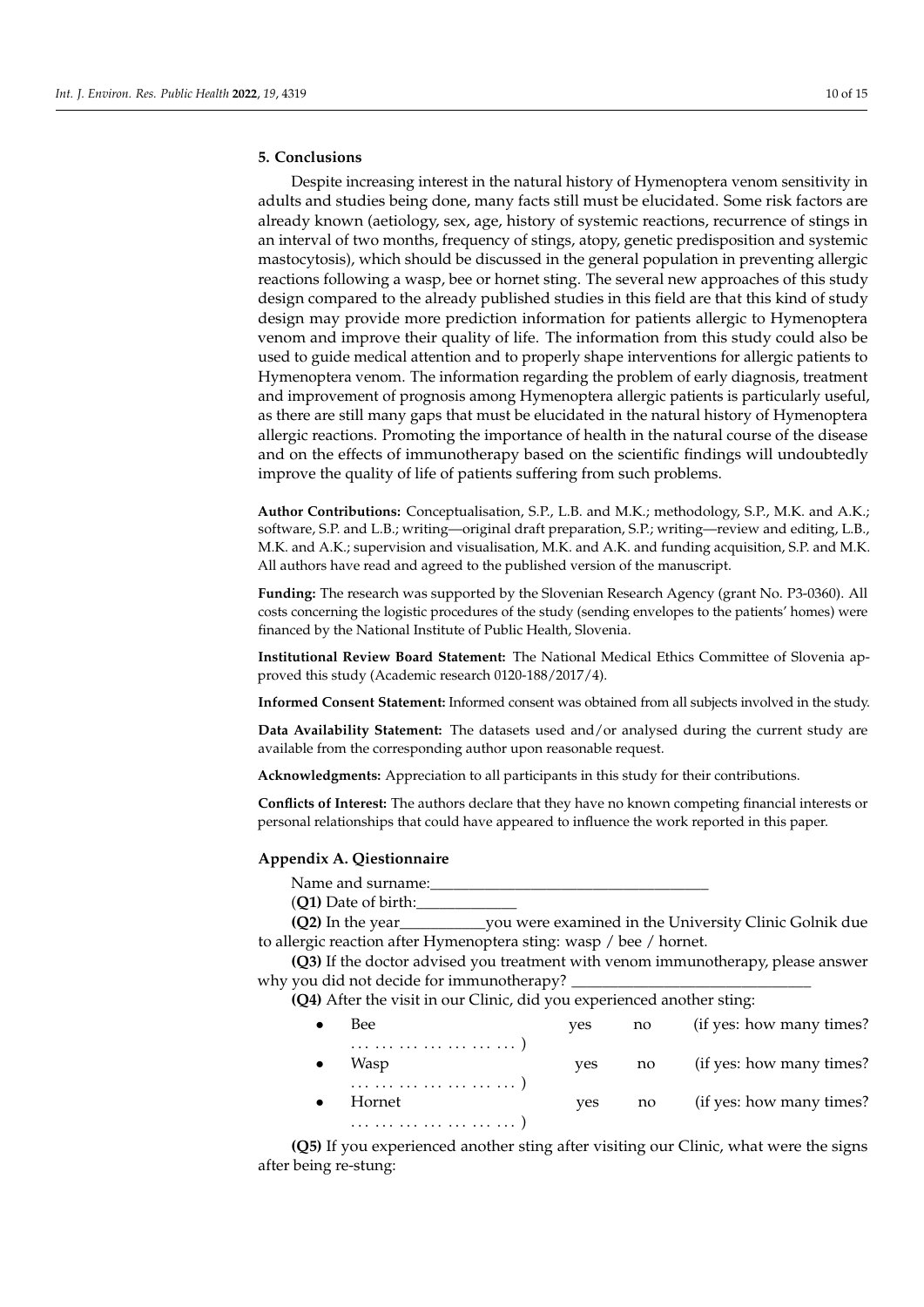|                                                              | after bee sting | after wasp sting | after hornet sting |
|--------------------------------------------------------------|-----------------|------------------|--------------------|
| a) abundant swelling at the site of the sting                |                 |                  |                    |
| b) itching all over the body                                 |                 |                  |                    |
| c) rash (hives, urticaria) all over the body                 |                 |                  |                    |
| d) swelling of the lips, around the eyes or skin of the face |                 |                  |                    |
| e) extremely difficult breathing, choking                    |                 |                  |                    |
| f) loss of consciousness                                     |                 |                  |                    |
| g) none of this signs                                        |                 |                  |                    |

**(Q6)** What was the severity of the reaction after being re-stung in comparison with the sting? first sting?

- a. milder a. milder
- b. the same b. the same
- c. more severe c. more severe

**(Q7)** How much time passed from the examination in the University Clinic Golnik to the next sting?

\_\_\_\_\_\_\_\_\_\_\_\_\_\_\_\_\_\_\_\_\_\_\_\_\_\_\_\_\_\_\_\_\_\_\_\_\_\_\_\_\_\_\_\_\_\_\_\_\_\_\_\_\_\_\_\_\_\_\_\_\_\_\_\_\_\_\_\_\_\_\_\_\_\_

\_\_\_\_\_\_\_\_\_\_\_\_\_\_\_\_\_\_\_\_\_\_\_\_\_\_\_\_\_\_\_\_\_\_\_\_\_\_\_\_\_\_\_\_\_\_\_\_\_\_\_\_\_\_\_\_\_\_\_\_\_\_\_\_\_\_\_\_\_\_\_\_\_\_\_

**(Q8)** How many re-stings have you experienced?

\_\_\_\_\_\_\_\_\_\_\_\_\_\_\_\_\_\_\_\_\_\_\_\_\_\_\_\_\_\_\_\_\_\_\_\_\_\_\_\_\_\_\_\_\_\_\_\_\_\_\_\_\_\_\_\_\_\_\_\_\_\_\_\_\_\_\_\_\_\_\_\_\_\_ **(Q9)** After being re-stung, you usually:

| take medicines for prophylaxis  | yes | no |
|---------------------------------|-----|----|
| take an injection of epinephrin | ves | no |

\_\_\_\_\_\_\_\_\_\_\_\_\_\_\_\_\_\_\_\_\_\_\_\_\_\_\_\_\_\_\_\_\_\_\_\_\_\_\_\_\_\_\_\_\_\_\_\_\_\_\_\_\_\_\_\_\_\_\_\_\_\_\_\_\_\_\_\_\_\_\_\_\_\_

\_\_\_\_\_\_\_\_\_\_\_\_\_\_\_\_\_\_\_\_\_\_\_\_\_\_\_\_\_\_\_\_\_\_\_\_\_\_\_\_\_\_\_\_\_\_\_\_\_\_\_\_\_\_\_\_\_\_\_\_\_\_\_\_\_\_\_\_\_\_\_\_\_\_

\_\_\_\_\_\_\_\_\_\_\_\_\_\_\_\_\_\_\_\_\_\_\_\_\_\_\_\_\_\_\_\_\_\_\_\_\_\_\_\_\_\_\_\_\_\_\_\_\_\_\_\_\_\_\_\_\_\_\_\_\_\_\_\_\_\_\_\_\_\_\_\_\_\_

\_\_\_\_\_\_\_\_\_\_\_\_\_\_\_\_\_\_\_\_\_\_\_\_\_\_\_\_\_\_\_\_\_\_\_\_\_\_\_\_\_\_\_\_\_\_\_\_\_\_\_\_\_\_\_\_\_\_\_\_\_\_\_\_\_\_\_\_\_\_\_\_\_\_

\_\_\_\_\_\_\_\_\_\_\_\_\_\_\_\_\_\_\_\_\_\_\_\_\_\_\_\_\_\_\_\_\_\_\_\_\_\_\_\_\_\_\_\_\_\_\_\_\_\_\_\_\_\_\_\_\_\_\_\_\_\_\_\_\_\_\_\_\_\_\_\_\_\_

**(Q7)** How much time passed from the examination in the University Clinic Golnik to

**(Q10)** Which medicines for prophylaxis of allergy do you take?

 $\frac{1}{2}$  **r (Q10)** Which medicines for prophylaxis of allergy do you take?

(Q11) Does anybody in your familly suffer from Hymenoptera allergy (bee, wasp, • take an injection of epinephrin **yes no**  hornet) (parents, brothers, sisters, children) ?

**(Q12)** Do you live in urban or rural area?

**(Q13)** Are you a beekeeper or you live next to the beehive?

**(Q14)** Are you engaged in farm work?

\_\_\_\_\_\_\_\_\_\_\_\_\_\_\_\_\_\_\_\_\_\_\_\_\_\_\_\_\_\_

hornet) (parents, brothers, sisters, children) ? **(Q15)** Do you want to give us any another information?

**(Q12)** Do you live in urban or rural area?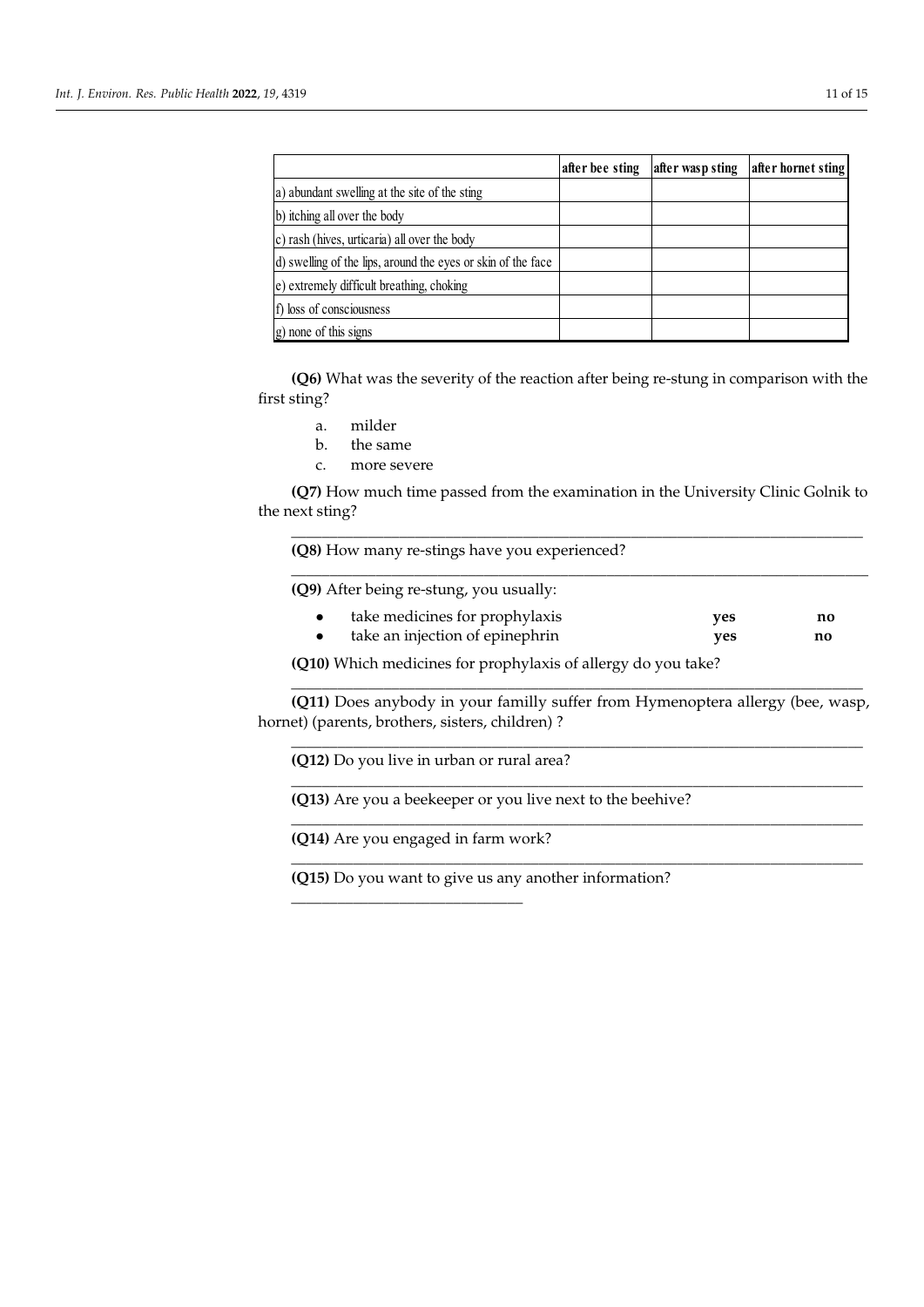|                 | Expert1      | Expert2          | Expert3          | Expert4      | Expert5      | Expert6      | <b>Expert in Agreement</b> | $L-CVI$      |
|-----------------|--------------|------------------|------------------|--------------|--------------|--------------|----------------------------|--------------|
| Item            |              |                  |                  |              |              |              |                            |              |
| Q1              | $\mathbf{1}$ | $\mathbf{1}$     | $\mathbf{1}$     | $1\,$        | $1\,$        | $\mathbf{1}$ | 6                          | $\mathbf{1}$ |
| $\mathbf{Q2}$   | $\mathbf{1}$ | $\mathbf{1}$     | $\mathbf{1}$     | $\mathbf{1}$ | $\mathbf{1}$ | $\mathbf{1}$ | 6                          |              |
| Q <sub>3</sub>  | $\mathbf{1}$ | $\mathbf{1}$     | $\mathbf{1}$     | $\mathbf{1}$ | $\mathbf{1}$ | $\mathbf{1}$ | 6                          |              |
| Q <sub>4</sub>  | $\mathbf{1}$ | $\mathbf{1}$     | $\mathbf{1}$     | $\mathbf{1}$ | $\mathbf{1}$ | $\mathbf{1}$ | 6                          |              |
| Q <sub>5</sub>  | $\mathbf{1}$ | $\mathbf{1}$     | $\mathbf{1}$     | $\mathbf{1}$ | $\mathbf{1}$ | $\mathbf{1}$ | 6                          |              |
| Q <sub>6</sub>  | 1            | 1                | $\mathbf 1$      | $\mathbf{1}$ | 1            | 1            | 6                          |              |
| $\mathbf{Q}7$   | 1            | $\boldsymbol{0}$ | 1                | $\mathbf{1}$ | 1            | 1            | 5                          | $0.8\,$      |
| Q8              | 1            | 1                | 1                | $\mathbf{0}$ | 1            | $\mathbf{1}$ | 5                          | $0.8\,$      |
| Q9              |              | 1                | $\mathbf 1$      | $\mathbf 1$  | 1            | $\mathbf{1}$ | 6                          | 1            |
| Q10             | 1            | 1                | $\boldsymbol{0}$ | $\mathbf{1}$ | $\mathbf{1}$ | $\mathbf{1}$ | 5                          | $0.8\,$      |
| Q11             | $\mathbf{1}$ | $\mathbf{1}$     | $\mathbf{1}$     | $\mathbf{1}$ | $\mathbf{1}$ | $\mathbf{1}$ | 6                          | $\mathbf{1}$ |
| Q12             | $\mathbf{1}$ | $\mathbf{1}$     | $\mathbf{1}$     | $\mathbf{1}$ | $\mathbf{1}$ | $\mathbf{1}$ | 6                          | $\mathbf{1}$ |
| Q <sub>13</sub> | $\mathbf{1}$ | $\mathbf{1}$     | $\mathbf{1}$     | $\mathbf{1}$ | $\mathbf{1}$ | $\mathbf{1}$ | 6                          | $\mathbf{1}$ |
| Q14             | $\mathbf{1}$ | $\mathbf{1}$     | $\mathbf{1}$     | $\mathbf{1}$ | $\mathbf{1}$ | $\mathbf{1}$ | 6                          | 1            |
| Q15             | $\mathbf{1}$ | $\mathbf{1}$     | $\mathbf{1}$     | $1\,$        | $\mathbf{1}$ | $\mathbf{1}$ | 6                          | $\mathbf{1}$ |
|                 |              |                  |                  |              |              |              | CVI/average                | 0.966667     |

| Table A1. Content Validity Index based on the rating of the relavance of items by six experts. |  |
|------------------------------------------------------------------------------------------------|--|
|                                                                                                |  |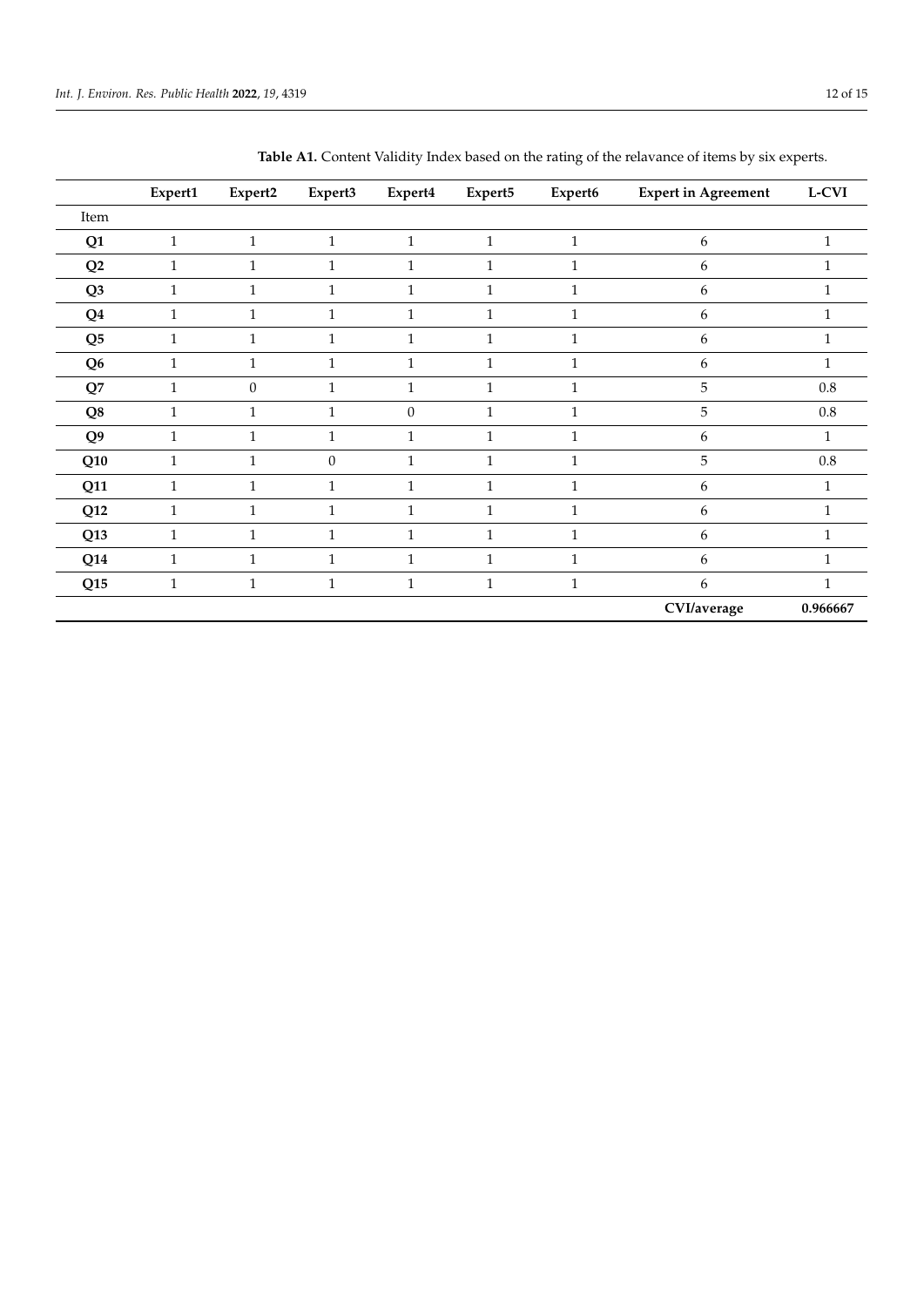| Item           | <b>RAT</b><br>ER1 | <b>RAT</b><br>ER2 | <b>RAT</b><br>ER3 | <b>RAT</b><br>ER4 | <b>RAT</b><br>ER5 | <b>RAT</b><br>ER6 | <b>RAT</b><br>ER7 | <b>RAT</b><br>ER8 | <b>RAT</b><br>ER9 | <b>RAT</b><br><b>ER10</b> | <b>RAT</b><br><b>ER11</b> | <b>RAT</b><br><b>ER12</b> | <b>RAT</b><br><b>ER13</b> | <b>RAT</b><br><b>ER14</b> | <b>RAT</b><br><b>ER15</b> | <b>RAT</b><br><b>ER16</b> | <b>RAT</b><br><b>ER17</b> | <b>RAT</b><br><b>ER18</b> | <b>RAT</b><br><b>ER19</b> | <b>RAT</b><br><b>ER20</b> | <b>RAT</b><br><b>ER21</b> | <b>RAT</b><br><b>ER22</b> | <b>RAT</b><br><b>ER23</b> | <b>RAT</b><br><b>ER24</b> | <b>Expert in</b><br>Agreement | <b>L-FVI</b> |
|----------------|-------------------|-------------------|-------------------|-------------------|-------------------|-------------------|-------------------|-------------------|-------------------|---------------------------|---------------------------|---------------------------|---------------------------|---------------------------|---------------------------|---------------------------|---------------------------|---------------------------|---------------------------|---------------------------|---------------------------|---------------------------|---------------------------|---------------------------|-------------------------------|--------------|
| Q1             |                   |                   |                   |                   |                   |                   |                   |                   |                   |                           |                           |                           |                           |                           |                           |                           |                           |                           |                           |                           |                           |                           |                           |                           | 24                            |              |
| Q <sub>2</sub> |                   |                   |                   |                   |                   |                   |                   |                   |                   |                           |                           |                           |                           |                           |                           |                           |                           |                           |                           |                           |                           |                           |                           |                           | 24                            |              |
| Q3             | $\overline{0}$    |                   |                   |                   |                   |                   |                   |                   |                   |                           |                           |                           |                           |                           |                           |                           |                           |                           |                           |                           | $\mathbf{0}$              |                           |                           |                           | 22                            | 0.916667     |
| $\mathbf{Q}4$  |                   |                   |                   |                   |                   |                   |                   |                   |                   |                           |                           |                           |                           |                           |                           |                           |                           |                           |                           |                           | $\mathbf{0}$              |                           |                           |                           | 23                            | 0.958333     |
| Q5             |                   |                   |                   |                   |                   |                   |                   |                   |                   |                           |                           |                           |                           |                           |                           |                           |                           |                           |                           |                           | $\mathbf{0}$              |                           |                           |                           | 23                            | 0.958333     |
| Q6             |                   | $\mathbf{0}$      |                   |                   |                   |                   |                   |                   |                   |                           |                           |                           |                           |                           |                           |                           |                           |                           |                           |                           | $\theta$                  |                           |                           |                           | 22                            | 0.916667     |
| Q7             |                   |                   |                   |                   | $\Omega$          |                   |                   |                   |                   |                           |                           | $\Omega$                  |                           |                           |                           |                           |                           | $\overline{0}$            |                           |                           |                           |                           |                           |                           | 21                            | 0.875        |
| $\mathbf{Q}$ 8 | $\mathbf{0}$      | $\overline{0}$    |                   |                   |                   |                   | $\theta$          |                   |                   |                           |                           |                           |                           |                           |                           |                           |                           |                           |                           |                           |                           |                           |                           |                           | 21                            | 0.875        |
| Q <sub>9</sub> |                   |                   |                   |                   |                   |                   |                   |                   |                   |                           |                           |                           |                           |                           |                           |                           |                           |                           |                           |                           |                           |                           |                           | 1                         | 24                            | 1            |
| Q10            | $\overline{0}$    |                   |                   |                   |                   |                   |                   |                   |                   |                           |                           |                           |                           |                           |                           |                           |                           |                           |                           |                           |                           |                           |                           |                           | 23                            | 0.958333     |
| Q11            |                   |                   |                   |                   |                   |                   |                   |                   |                   |                           |                           |                           |                           |                           |                           |                           |                           |                           |                           |                           |                           |                           |                           | 1                         | 24                            |              |
| Q12            |                   |                   |                   |                   |                   |                   |                   |                   |                   |                           |                           |                           |                           |                           |                           |                           |                           |                           |                           |                           |                           |                           |                           |                           | 24                            |              |
| Q13            |                   |                   |                   |                   |                   |                   |                   |                   |                   |                           |                           |                           |                           |                           |                           |                           |                           |                           |                           |                           |                           |                           |                           |                           | 24                            |              |
| Q14            |                   |                   |                   |                   |                   |                   |                   |                   |                   |                           |                           |                           |                           |                           |                           |                           |                           |                           |                           |                           |                           |                           |                           |                           | 24                            |              |
| Q15            |                   |                   |                   |                   |                   |                   |                   |                   |                   |                           |                           |                           |                           |                           |                           |                           | -1                        |                           |                           | -1                        |                           |                           |                           | 1                         | 24                            |              |
|                |                   |                   |                   |                   |                   |                   |                   |                   |                   |                           |                           |                           |                           |                           |                           |                           |                           |                           |                           |                           |                           |                           |                           |                           |                               | 0.963889     |
|                |                   |                   |                   |                   |                   |                   |                   |                   |                   |                           |                           |                           |                           |                           |                           |                           |                           |                           |                           |                           |                           |                           |                           |                           |                               |              |

**Table A2.** Face Validity Index based on the rating of the clarity and comprehensibility of items by 24 target users.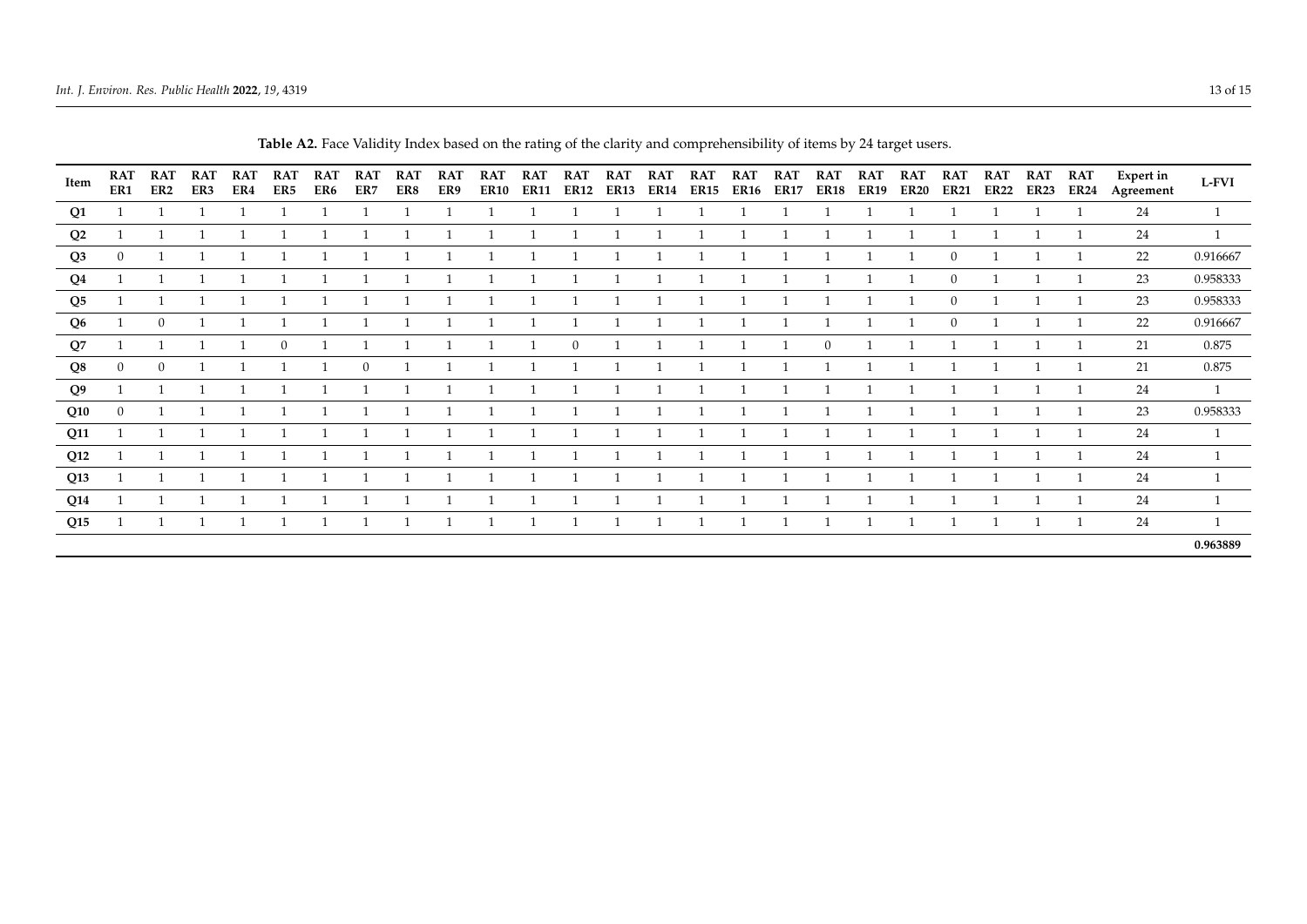# **References**

- 1. Bilò, M.B.; Bonifazi, F. The natural history and epidemiology of insect venom allergy: Clinical implications. *Clin. Exp. Allergy* **2009**, *39*, 1467–1476. [CrossRef] [PubMed]
- 2. Biló, B.M.; Eller, F.; Mosbech, H.; Bonifazi, F.; Oude-Elberink, J.N. EAACI Interest Group on Insect Venom Hypersensitivity. Diagnosis of Hymenoptera venom allergy. *Allergy* **2005**, *60*, 1339–1349. [CrossRef] [PubMed]
- 3. Bokanovic, D.; Aberer, W.; Griesbacher, A.; Sturm, G.J. Prevalence of hymenoptera venom allergy and poor adherence to immunotherapy in Austria. *Allergy* **2011**, *66*, 1395–1396. [CrossRef] [PubMed]
- 4. Schäfer, T.; Przybilla, B. IgE antibodies to Hymenoptera venoms in the serum are common in the general population and are related to indications of atopy. *Allergy* **1996**, *51*, 372–377. [CrossRef]
- 5. Sturm, G.J.; Schuster, C.; Kranzelbinder, B.; Wiednig, M.; Groselj-Strele, A.; Aberer, W. Asymptomatic sensitization to hymenoptera venom is related to total immunoglobulin E levels. *Int. Arch. Allergy Immunol.* **2009**, *148*, 261–264. [CrossRef]
- 6. Pucci, S.; Antonicelli, L.; Bilò, M.B.; Garritani, M.S.; Bonifazi, F. Shortness of interval between two stings as risk factor for developing Hymenoptera venom allergy. *Allergy* **1994**, *49*, 894–896. [CrossRef]
- 7. de la Torre-Morin, F.; García-Robaina, J.C.; Vázquez-Moncholí, C.; Fierro, J.; Bonnet-Moreno, C. Epidemiology of allergic reactions in beekeepers: A lower prevalence in subjects with more than 5 years exposure. *Allergol. Immunopathol.* **1995**, *23*, 127–132.
- 8. Müller, U.R. Bee venom allergy in beekeepers and their family members. *Curr. Opin. Allergy Clin. Immunol.* **2005**, *5*, 343–347. [CrossRef]
- 9. Annila, I.T.; Annila, P.A.; Mörsky, P. Risk assessment in determining systemic reactivity to honeybee stings in beekeepers. *Ann. Allergy Asthma Immunol.* **1997**, *78*, 473–477. [CrossRef]
- 10. Haeberli, G.; Brönnimann, M.; Hunziker, T.; Müller, U. Elevated basal serum tryptase and hymenoptera venom allergy: Relation to severity of sting reactions and to safety and efficacy of venom immunotherapy. *Clin. Exp. Allergy* **2003**, *33*, 1216–1220. [CrossRef]
- 11. Brockow, K.; Jofer, C.; Behrendt, H.; Ring, J. Anaphylaxis in patients with mastocytosis: A study on history, clinical features and risk factors in 120 patients. *Allergy* **2008**, *63*, 226–232. [CrossRef] [PubMed]
- 12. Mueller, U.R. Cardiovascular disease and anaphylaxis. *Curr. Opin. Allergy Clin. Immunol.* **2007**, *7*, 337–341. [CrossRef] [PubMed]
- 13. Müller, U.R.; Haeberli, G. Use of beta-blockers during immunotherapy for Hymenoptera venom allergy. *J. Allergy Clin. Immunol.* **2005**, *115*, 606–610. [CrossRef] [PubMed]
- 14. Settipane, G.A.; Klein, D.E.; Boyd, G.K. Relationship of atopy and anaphylactic sensitization: A bee sting allergy model. *Clin. Allergy* **1978**, *8*, 259–265. [CrossRef]
- 15. Sturm, G.J.; Heinemann, A.; Schuster, C.; Wiednig, M.; Groselj-Strele, A.; Sturm, E.M.; Aberer, W. Influence of total IgE levels on the severity of sting reactions in Hymenoptera venom allergy. *Allergy* **2007**, *62*, 884–889. [CrossRef]
- 16. Ruëff, F.; Kroth, J.; Przybilla, B. Risk factors in Hymenoptera venom allergy. *Allergol. Select* **2017**, *1*, 53–58. [CrossRef]
- 17. Republic of Slovenia Statistical Office. 2015. Available online: http://pxweb.stat.si/pxweb/Dialog/varval.asp?ma=05A1002S& ti=&path=../Database/Dem\_soc/05\_prebivalstvo/05\_osnovni\_podatki\_preb/05\_05A10\_prebivalstvo\_cetrt/&lang=2 (accessed on 23 October 2020).
- 18. Slovenian Environment Agency (ARSO). National Meteorological Service of Slovenia. Available online: http://meteo.arso.gov. si/met/en/climate/ (accessed on 23 October 2020).
- 19. Müller, U.R. *Insect Sting Allergy: Clinical Picture, Diagnosis and Treatment*; G Fischer Verlag: Stuttgart, Germany, 1990.
- 20. Yusoff, M.S.B. ABC of content validation and content validity index calculation. *Educ. Med. J.* **2019**, *11*, 49–54. [CrossRef]
- 21. Björnsson, E.; Janson, C.; Plaschke, P.; Norrman, E.; Sjöberg, O. Venom allergy in adult Swedes: A population study. *Allergy* **1995**, *50*, 800–805. [CrossRef]
- 22. Blaauw, P.J.; Smithuis, O.L.; Elbers, A.R. The value of an in-hospital insect sting challenge as a criterion for application or omission of venom immunotherapy. *J. Allergy Clin. Immunol.* **1996**, *98*, 39–47. [CrossRef]
- 23. Annila, I.T.; Karjalainen, E.S.; Annila, P.A.; Kuusisto, P.A. Bee and wasp sting reactions in current beekeepers. *Ann. Allergy Asthma Immunol.* **1996**, *77*, 423–427. [CrossRef]
- 24. Antonicelli, L.; Bilò, M.B.; Bonifazi, F. Epidemiology of Hymenoptera allergy. *Curr. Opin. Allergy Clin. Immunol.* **2002**, *2*, 341–346. [CrossRef] [PubMed]
- 25. Celikel, S.; Karakaya, G.; Yurtsever, N.; Sorkun, K.; Kalyoncu, A.F. Bee and bee products allergy in Turkish beekeepers: Determination of risk factors for systemic reactions. *Allergol. Immunopathol.* **2006**, *34*, 180–184. [CrossRef] [PubMed]
- 26. Blum, S.; Gunzinger, A.; Müller, U.R.; Helbling, A. Influence of total and specific IgE, serum tryptase, and age on severity of allergic reactions to Hymenoptera stings. *Allergy* **2011**, *66*, 222–228. [CrossRef] [PubMed]
- 27. Richter, A.G.; Nightingale, P.; Huissoon, A.P.; Krishna, M.T. Risk factors for systemic reactions to bee venom in British beekeepers. *Ann. Allergy Asthma Immunol.* **2011**, *106*, 159–163. [CrossRef] [PubMed]
- 28. Parker, J.L.; Santrach, P.J.; Dahlberg, M.J.; Yunginger, J.W. Evaluation of Hymenoptera-sting sensitivity with deliberate sting challenges: Inadequacy of present diagnostic methods. *J. Allergy Clin. Immunol.* **1982**, *69*, 200–207. [CrossRef]
- 29. Blaauw, P.J.; Smithuis, L.O. The evaluation of the common diagnostic methods of hypersensitivity for bee and yellow jacket venom by means of an in-hospital insect sting. *J. Allergy Clin. Immunol.* **1985**, *75*, 556–562. [CrossRef]
- 30. van der Linden, P.W.; Hack, C.E.; Struyvenberg, A.; van der Zwan, J.K. Insect-sting challenge in 324 subjects with a previous anaphylactic reaction: Current criteria for insect-venom hypersensitivity do not predict the occurrence and the severity of anaphylaxis. *J. Allergy Clin. Immunol.* **1994**, *94*, 151–159. [CrossRef]